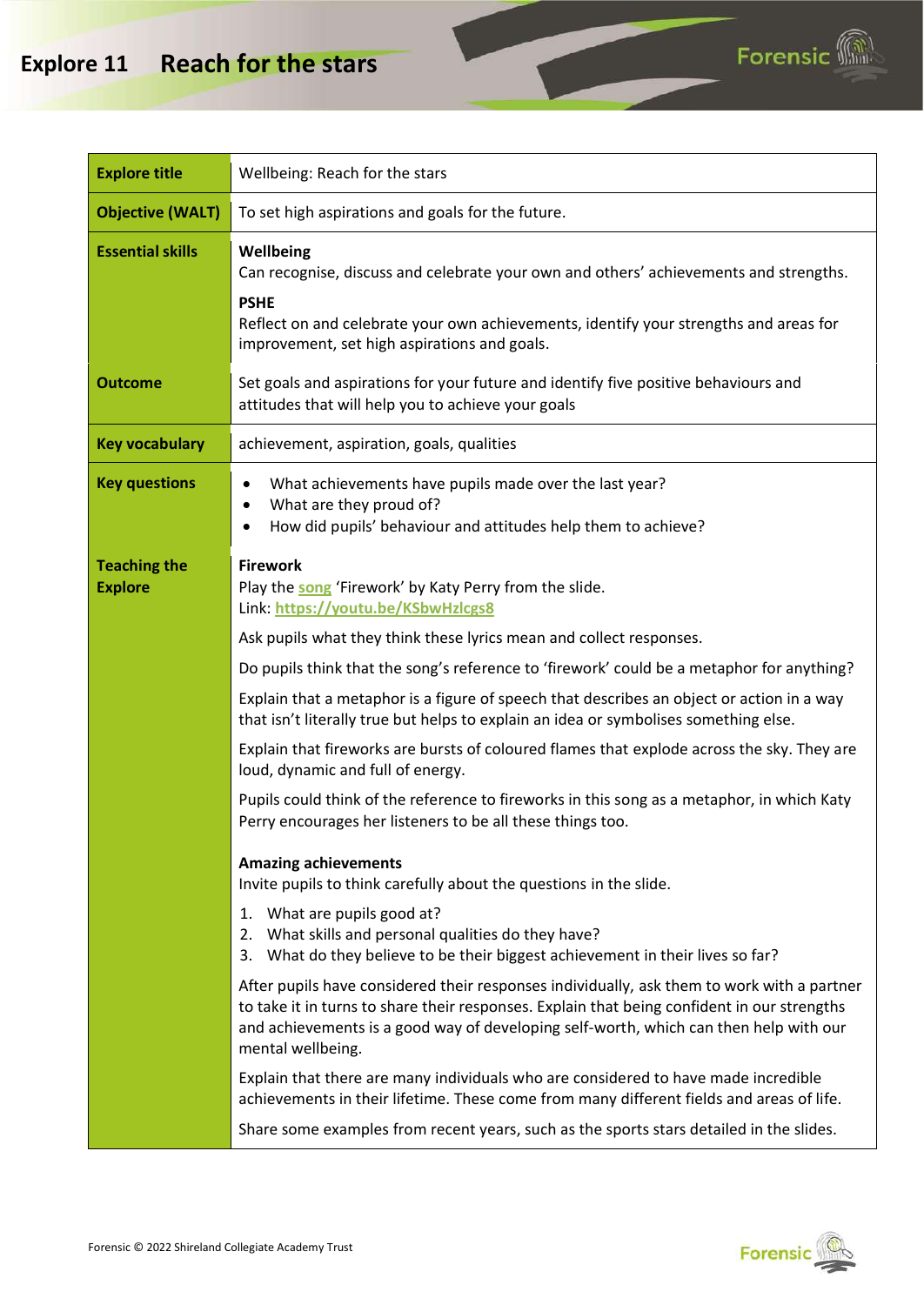#### **Explore 11 Reach for the stars**





**Forensic**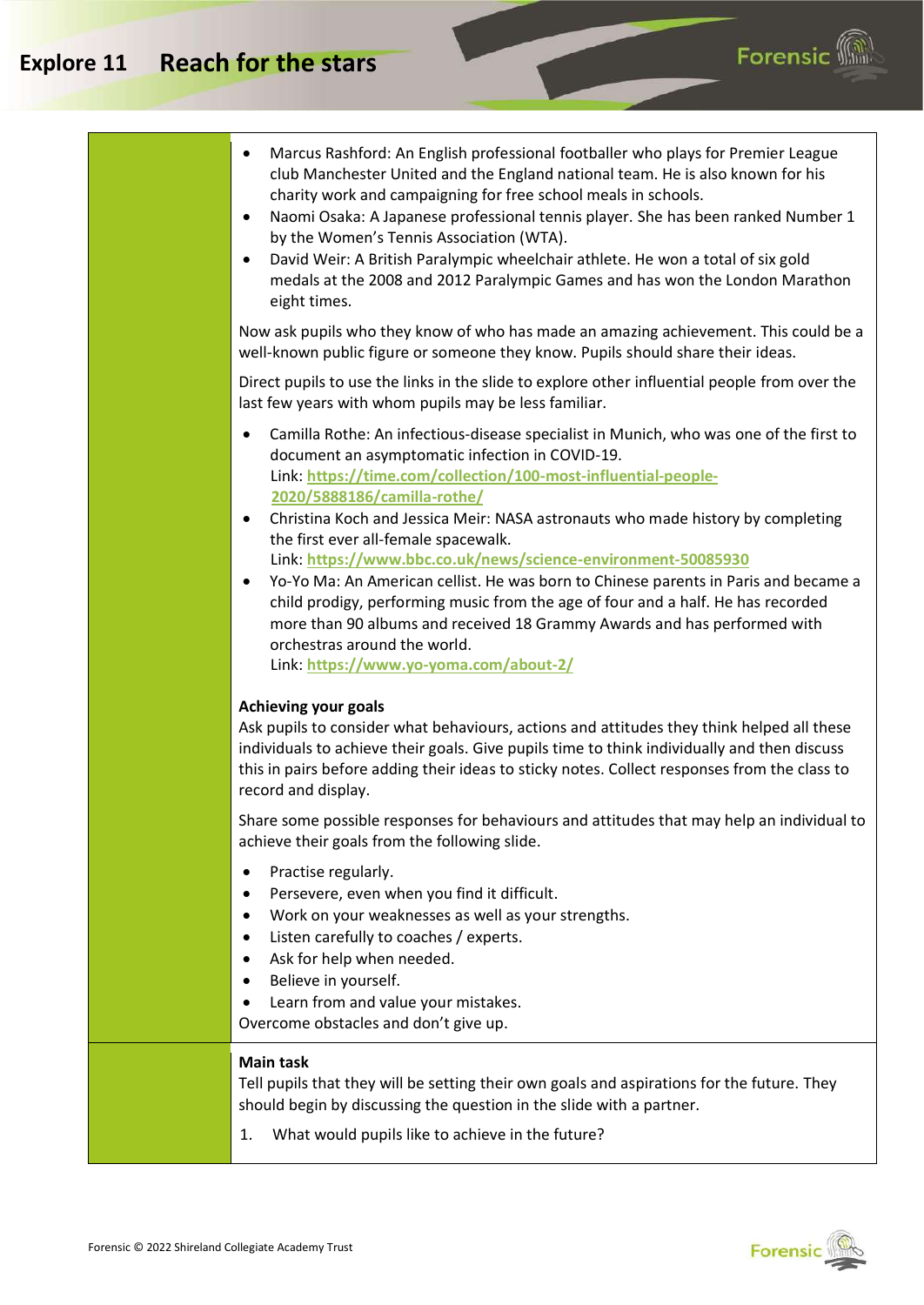

|                                    | Provide pupils with the goals and aspirations template to record their goals and<br>aspirations for the future. They will also need to consider what to do when they<br>encounter setbacks.                                                                              |
|------------------------------------|--------------------------------------------------------------------------------------------------------------------------------------------------------------------------------------------------------------------------------------------------------------------------|
|                                    | In the bottom section of the handout, pupils should also identify five positive behaviours<br>and attitudes that will help them to achieve their goals.                                                                                                                  |
| Assess, reflect,<br>connect        | Challenge pupils to write a short note from their future selves, in 25 years' time, to their<br>current selves. They should include responses to the questions in the slide.<br>What will they have achieved?<br>1.<br>What advice would they give their current selves? |
| <b>Related</b><br><b>resources</b> | Explore 11 Wellbeing – Reach for the stars teaching slides<br>Explore 11 Wellbeing – Reach for the stars Goals and aspirations template<br>Forensic: Knowledge bank                                                                                                      |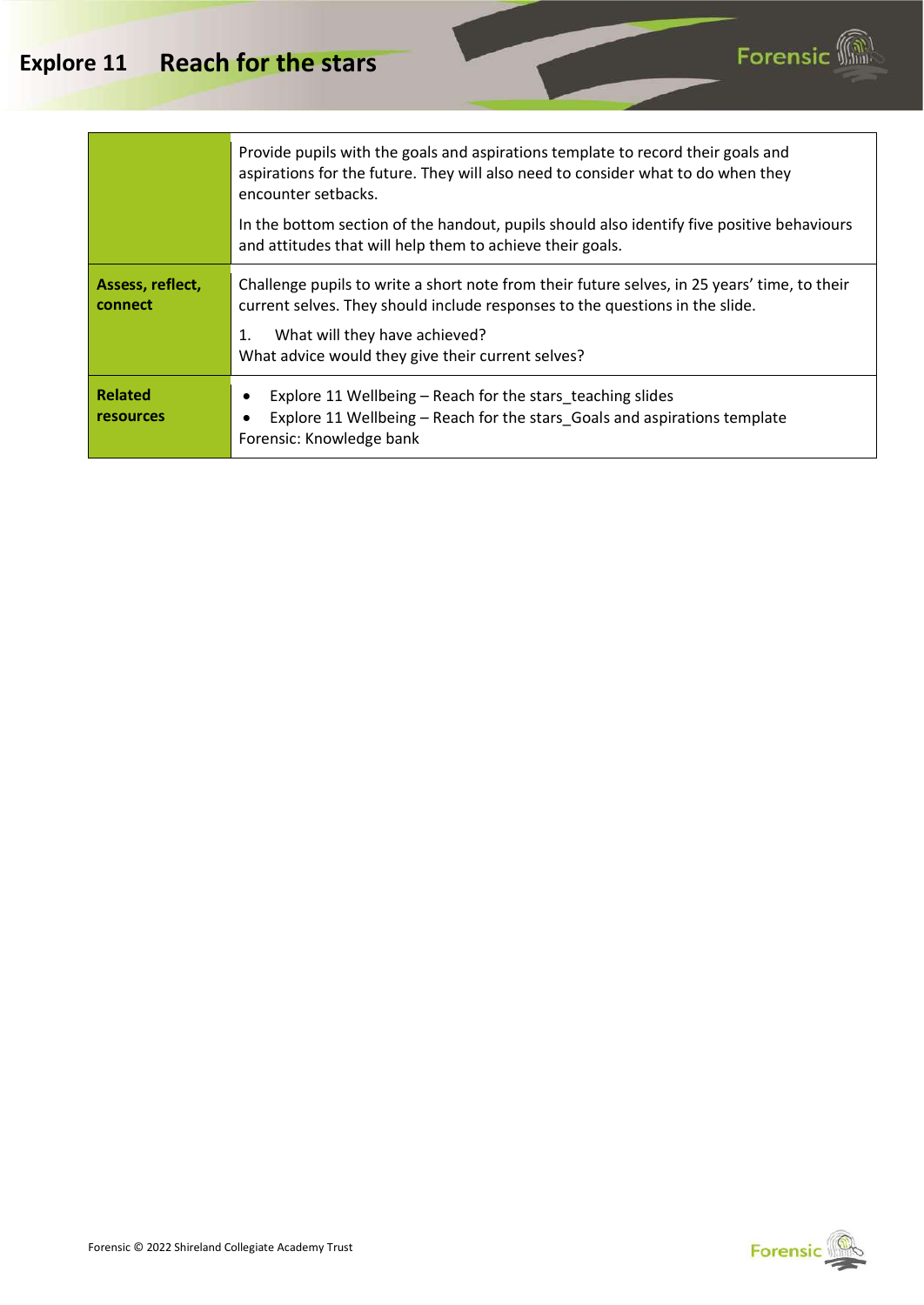

# **Wellbeing: Reach for the stars**

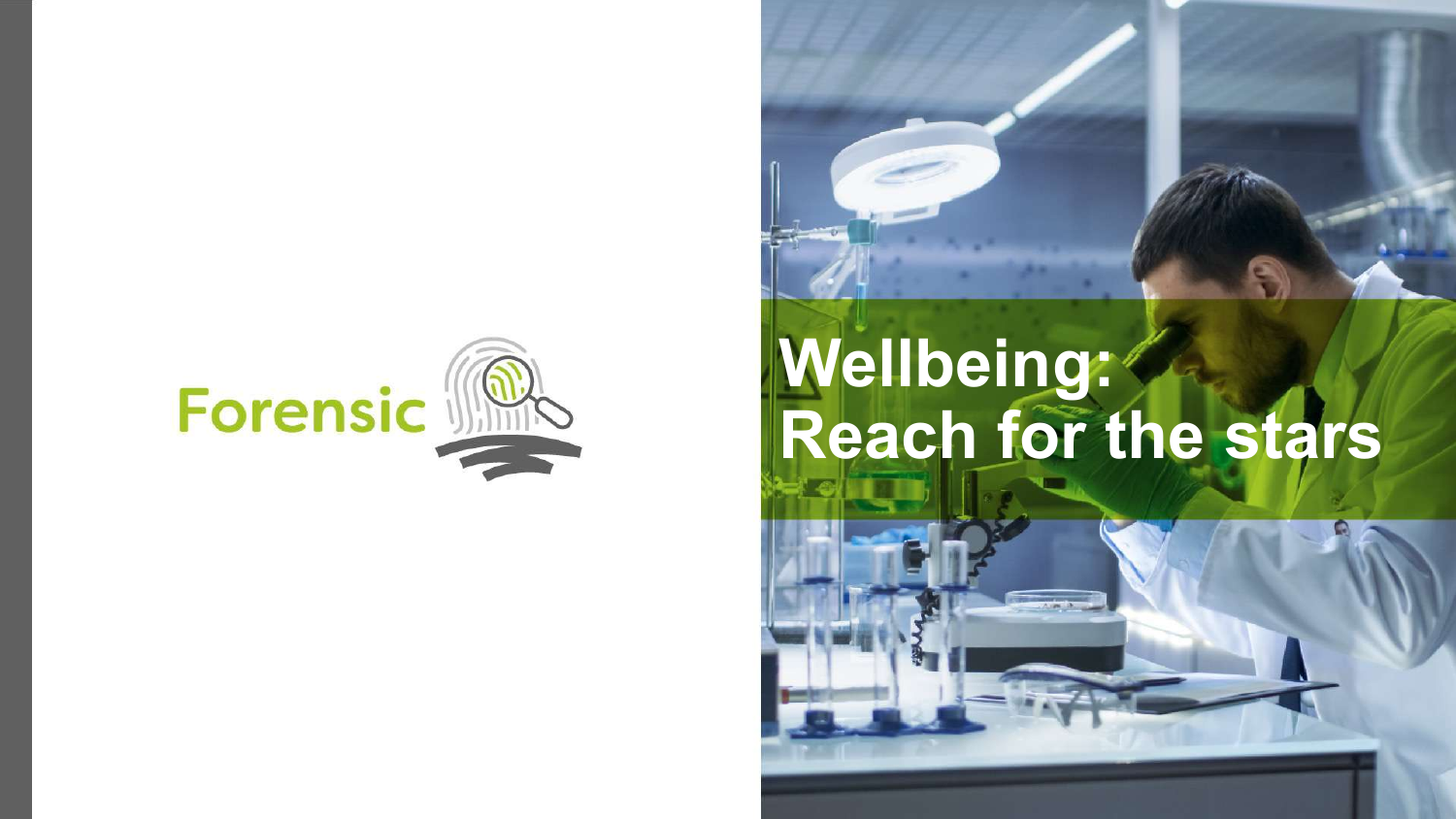### **Wellbeing: Reach for the stars**

#### **Key questions Essential skills**

- What achievements have you made over the last year?
- What are you proud of?
- How did your behaviour and attitudes help you to achieve?

#### **Wellbeing**

Can recognise, discuss and celebrate your own and others' achievements and strengths.

#### **PSHE**

Reflect on and celebrate your own achievements, identify your strengths and areas for improvement, set high aspirations and goals.

#### **Key vocabulary**

goals qualities

achievement aspiration

#### **WALT**

To set high aspirations and goals for the future.

#### **Outcome**

Set goals and aspirations for your future and identify five positive behaviours and attitudes that will help you to achieve your goals



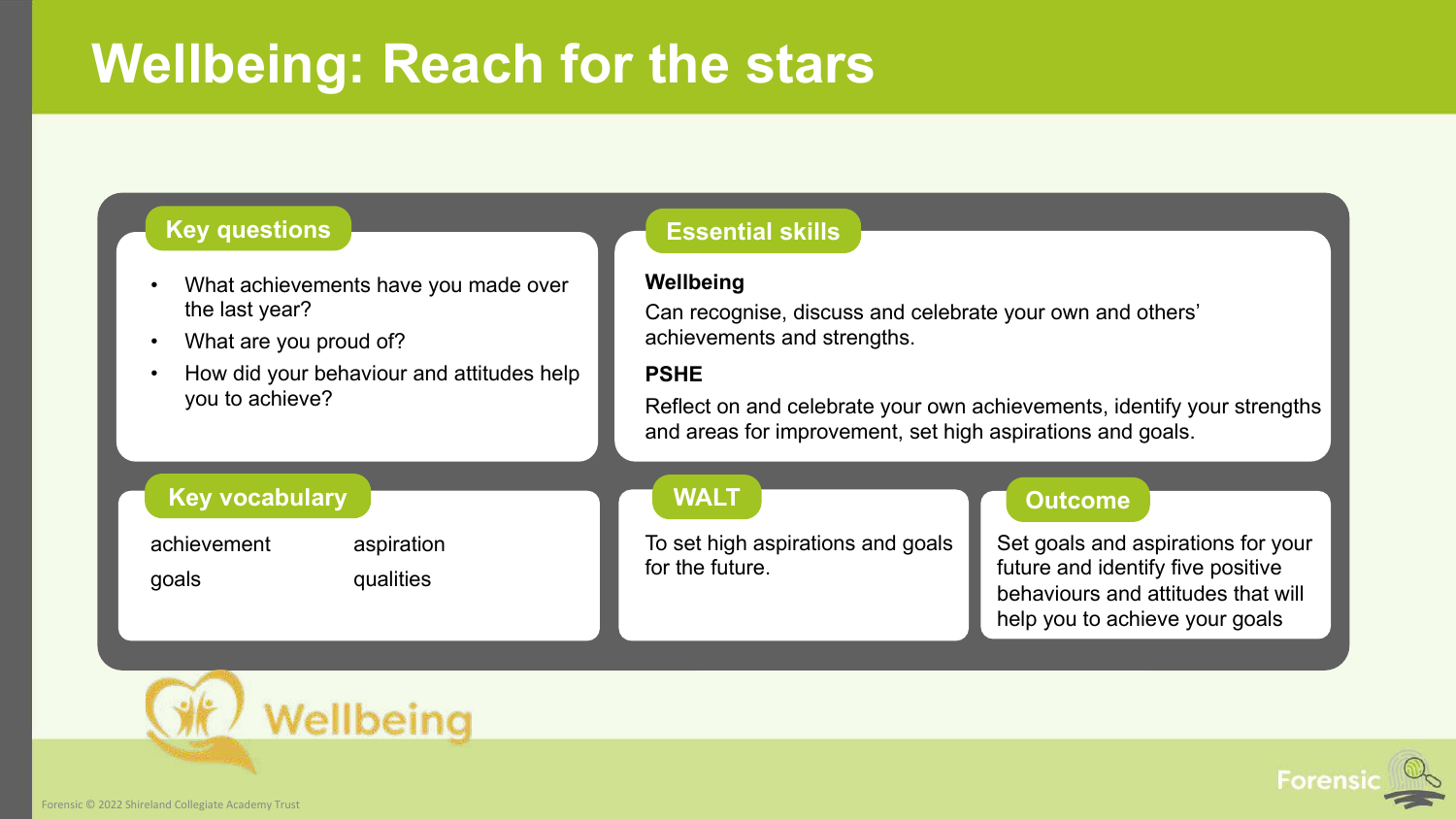### **Firework**

Click on the image to listen to the song 'Firework' by Katy Perry.

Answer the following questions.



2. Could the song's reference to 'firework' be a metaphor for anything?

A metaphor is a figure of speech that describes an object or action in a way that isn't literally true but helps to explain an idea or symbolises something else.



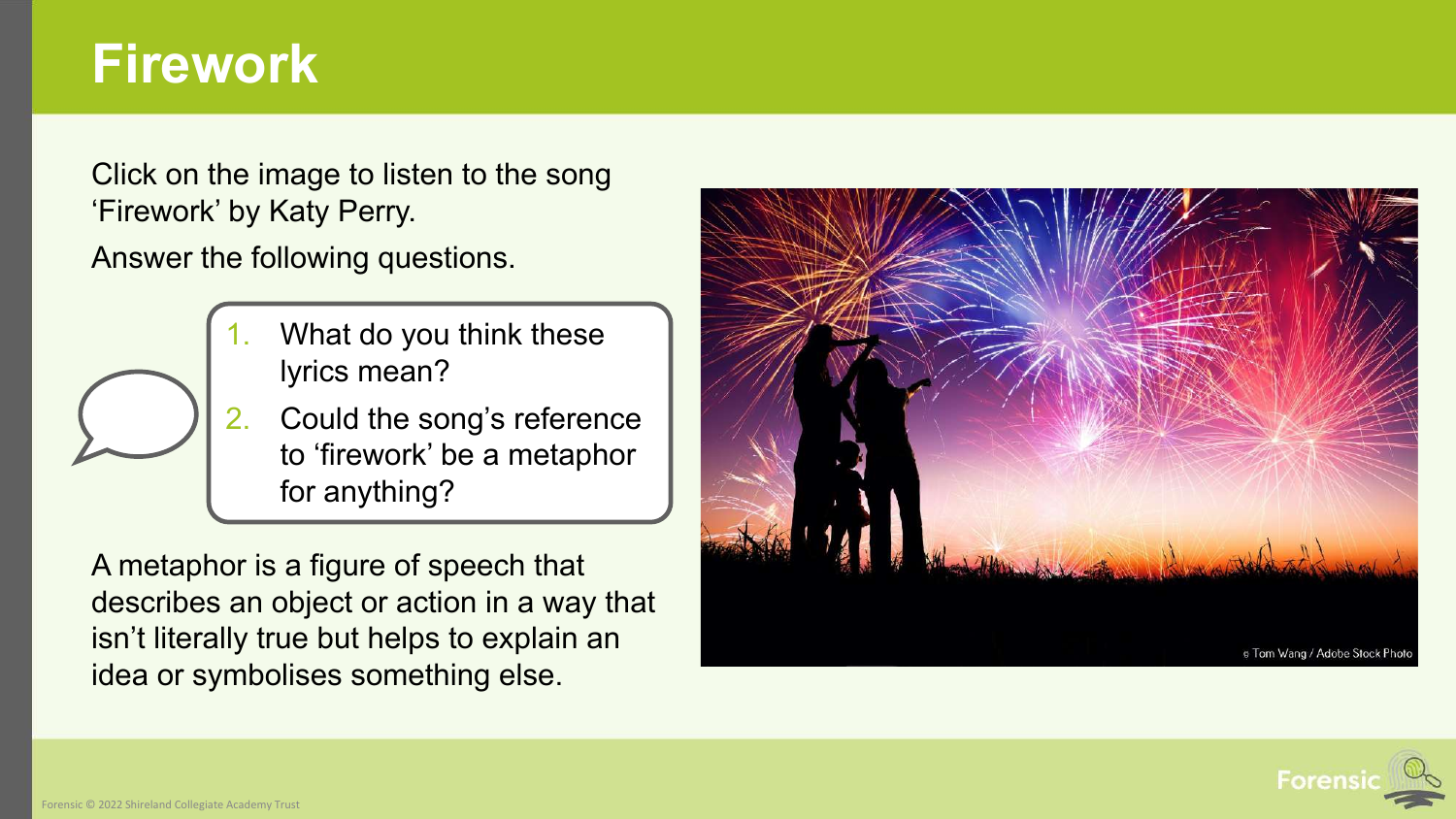### **Firework**

Fireworks are bursts of coloured flames that explode across the sky. They are loud, dynamic and full of energy.

You could think of this song as a metaphor, in which Katy Perry encourages her listeners to be all these things too.



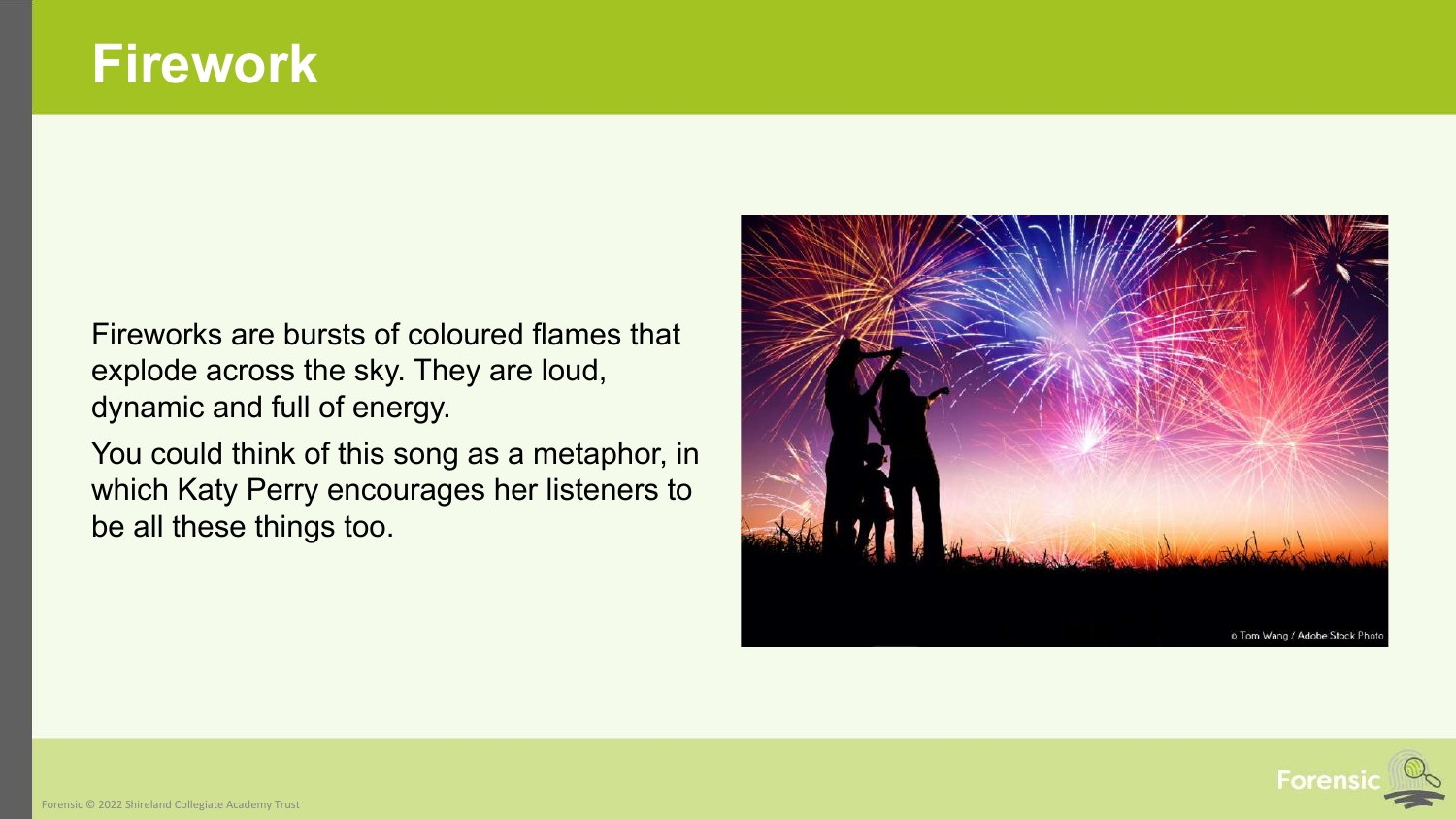Think carefully about the following questions.

- What are you good at?
- 2. What skills and personal **qualities** do you have?
- 3. What do you believe to be your biggest **achievement** in your life so far?



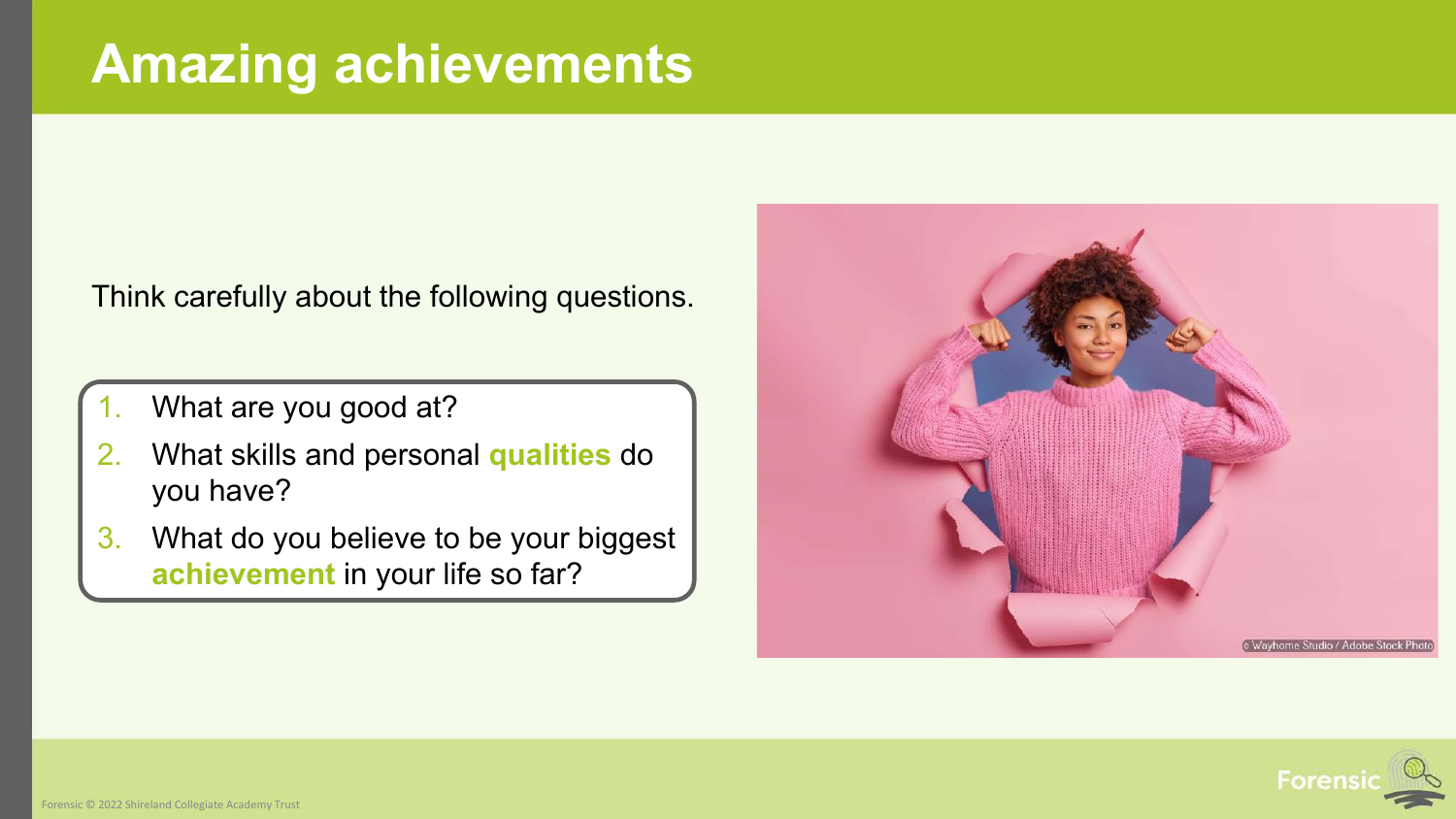Being confident in our strengths and achievements is a good way of developing selfworth, which can then help our mental wellbeing. Work with a partner and take it in turns to share your responses to following questions.

- What are you good at?
- 2. What skills and personal qualities do you have?
- 3. What do you believe to be your biggest achievement in your life so far?



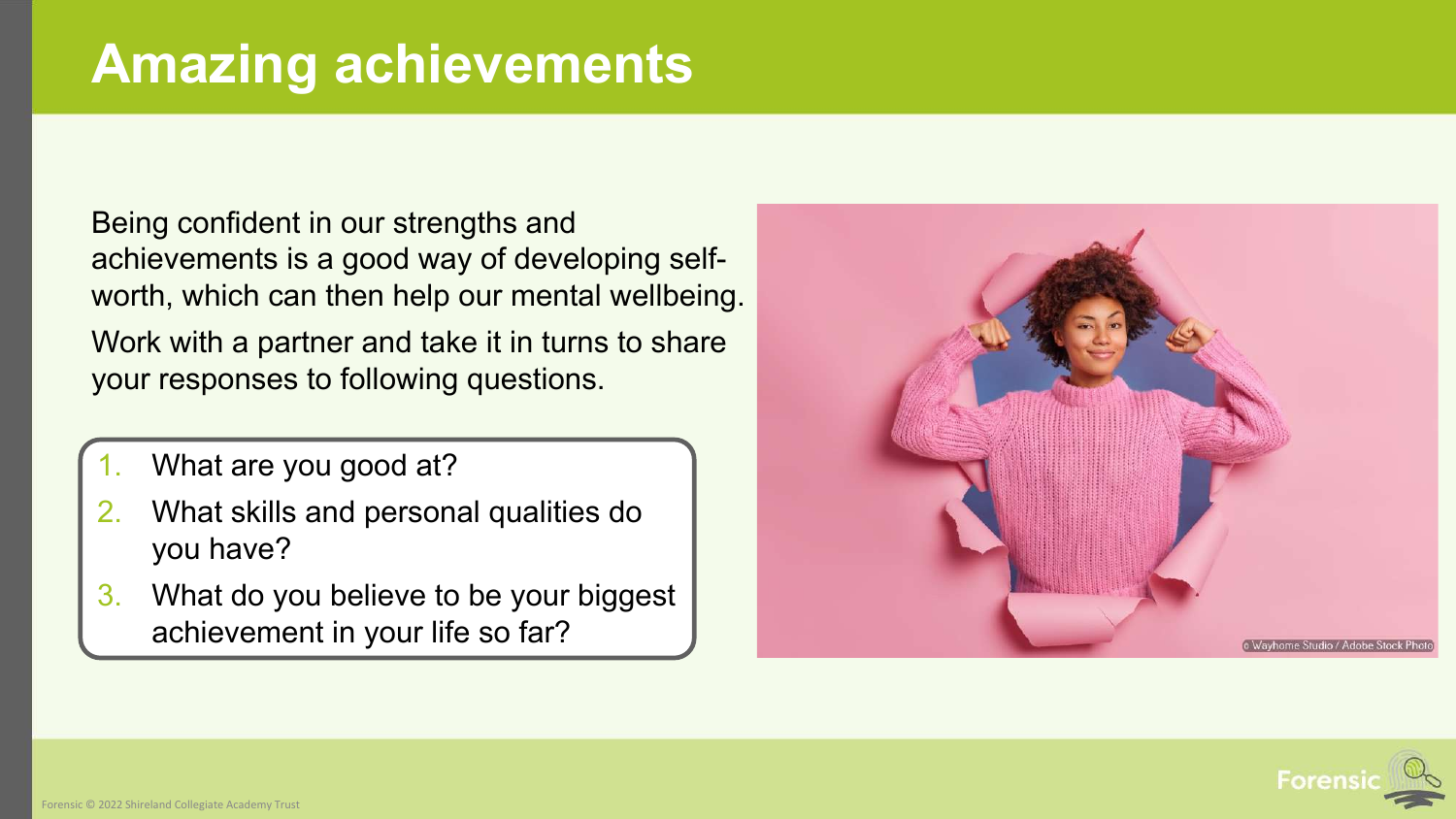There are many individuals who are considered to have made incredible achievements in their lifetime.

You may have heard of some of these sports stars and their achievements.

**Marcus Rashford:** An English professional footballer who plays for Premier League club Manchester United and the England national team. He is also known for his charity work and campaigning for free school meals.

**Naomi Osaka:** A Japanese professional tennis player. She has been ranked Number 1 by the Women's Tennis Association (WTA).

**David Weir:** A British Paralympic wheelchair athlete. He won a total of six gold medals at the 2008 and 2012 Paralympic Games and has won the London Marathon eight times.

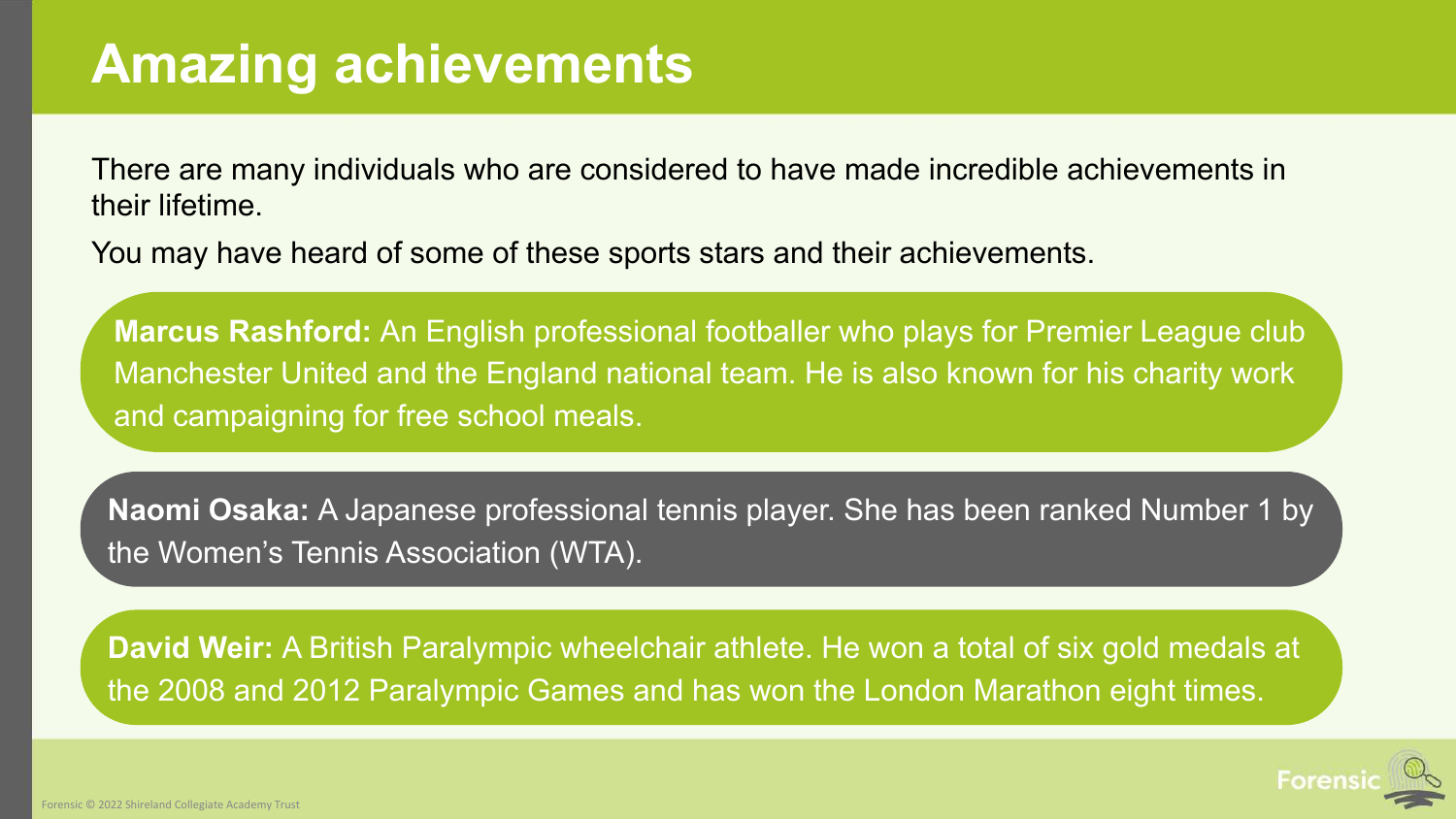## **What makes you proud?**



1. Who do you know of who has made an amazing achievement?

> This could be a wellknown public figure or someone you know.

Share your ideas.



![](_page_10_Picture_6.jpeg)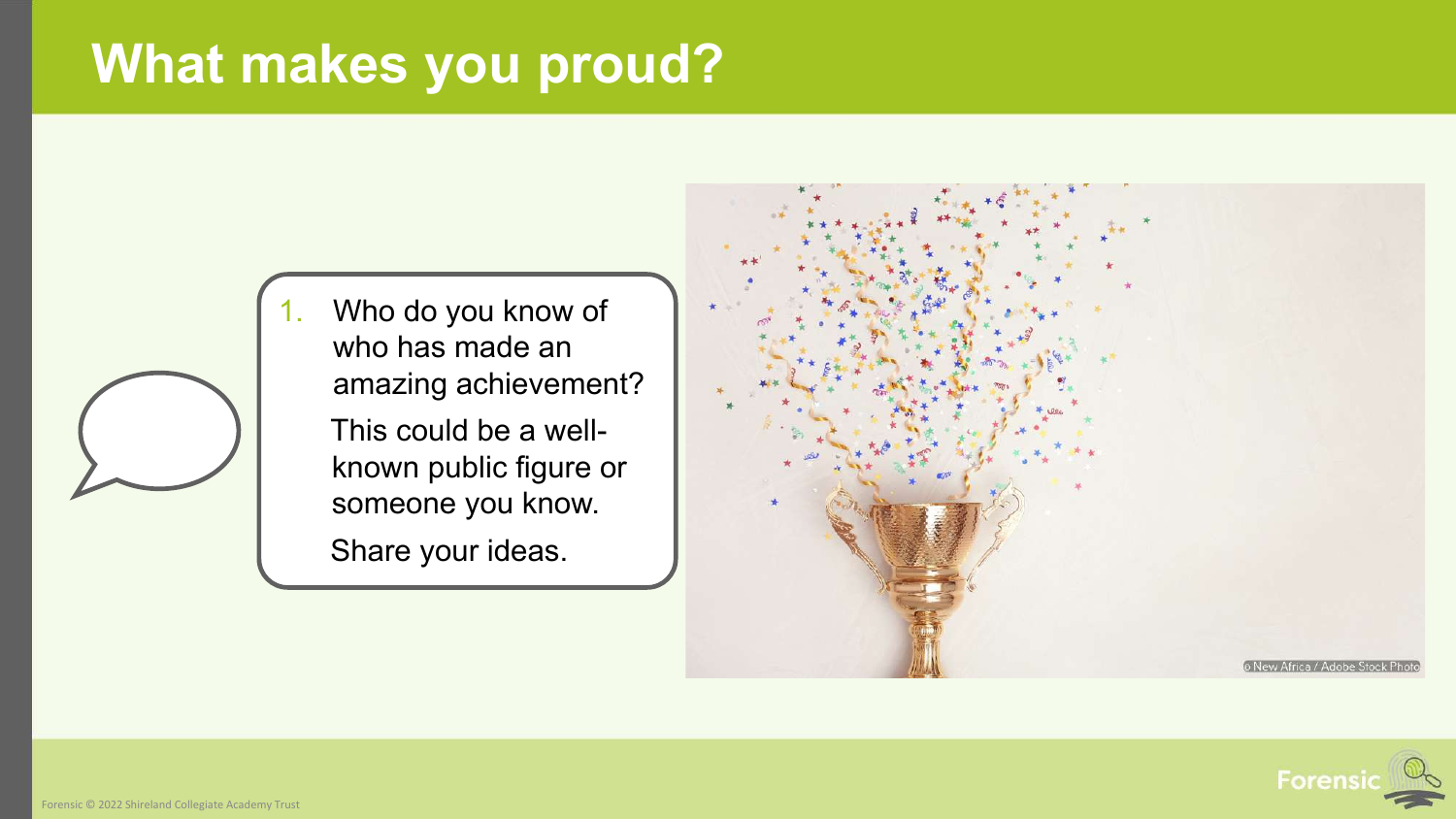Here are some more influential people from recent years with whom you may be less familiar. Click on each name to find out more about them and their achievements.

**Camilla Rothe:** An infectious-disease specialist in Munich, who was one of the first to document an asymptomatic infection in COVID-19.

**Christina Koch** and **Jessica Meir:** NASA astronauts who made history by completing the first ever all-female spacewalk.

**Yo-Yo Ma:** An American cellist. He was born to Chinese parents in Paris and became a child prodigy, performing music from the age of four and a half. He has recorded more than 90 albums and received 18 Grammy Awards and has performed with orchestras around the world.

![](_page_11_Picture_5.jpeg)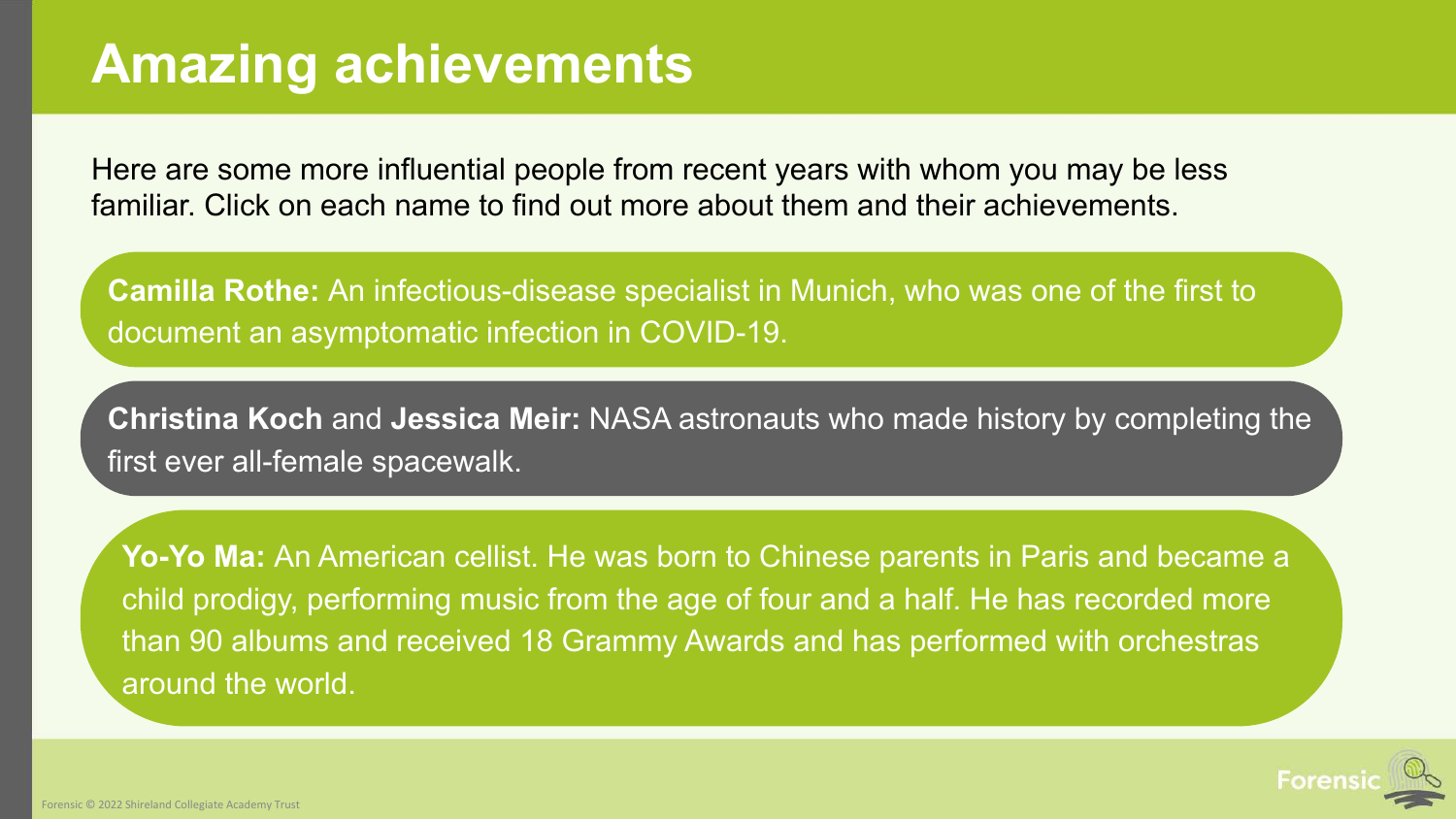## **Achieving your goals**

What behaviours, actions and attitudes do you think helped all these individuals to achieve their **goals**?

Think individually for one minute and then discuss in pairs.

Write your ideas on sticky notes.

![](_page_12_Figure_4.jpeg)

![](_page_12_Picture_5.jpeg)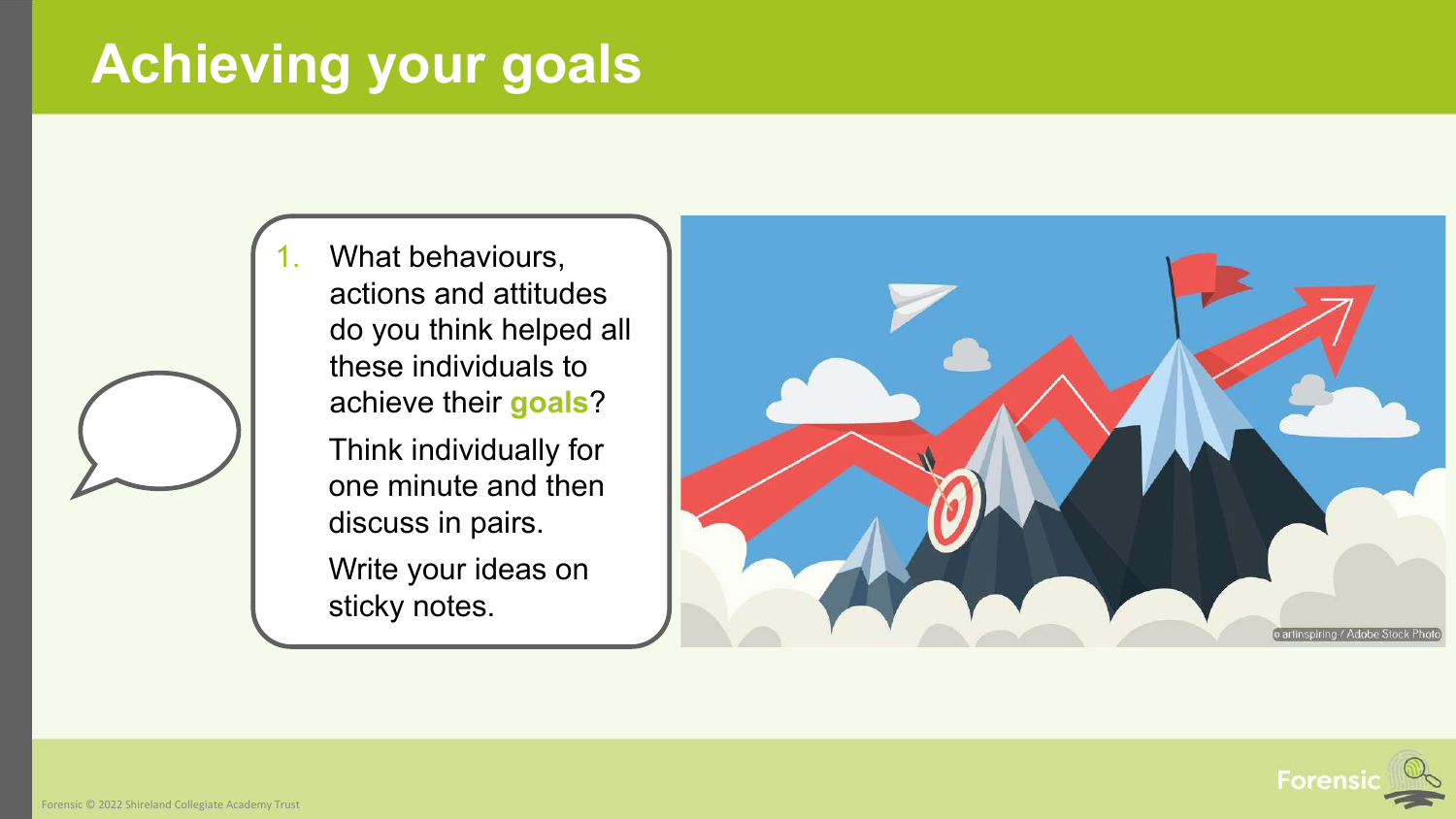## **Achieving your goals**

Did your list of behaviours and attitudes that may help an individual to achieve their goals include any of the following?

- Practise regularly .
- Persevere, even when you find it difficult.
- Work on your weaknesses as well as your strengths.
- Listen carefully to coaches / experts.
- Ask for help when needed.
- Believe in yourself.
- Learn from and value your mistakes.
- Overcome obstacles and don't give up.

![](_page_13_Picture_10.jpeg)

![](_page_13_Picture_11.jpeg)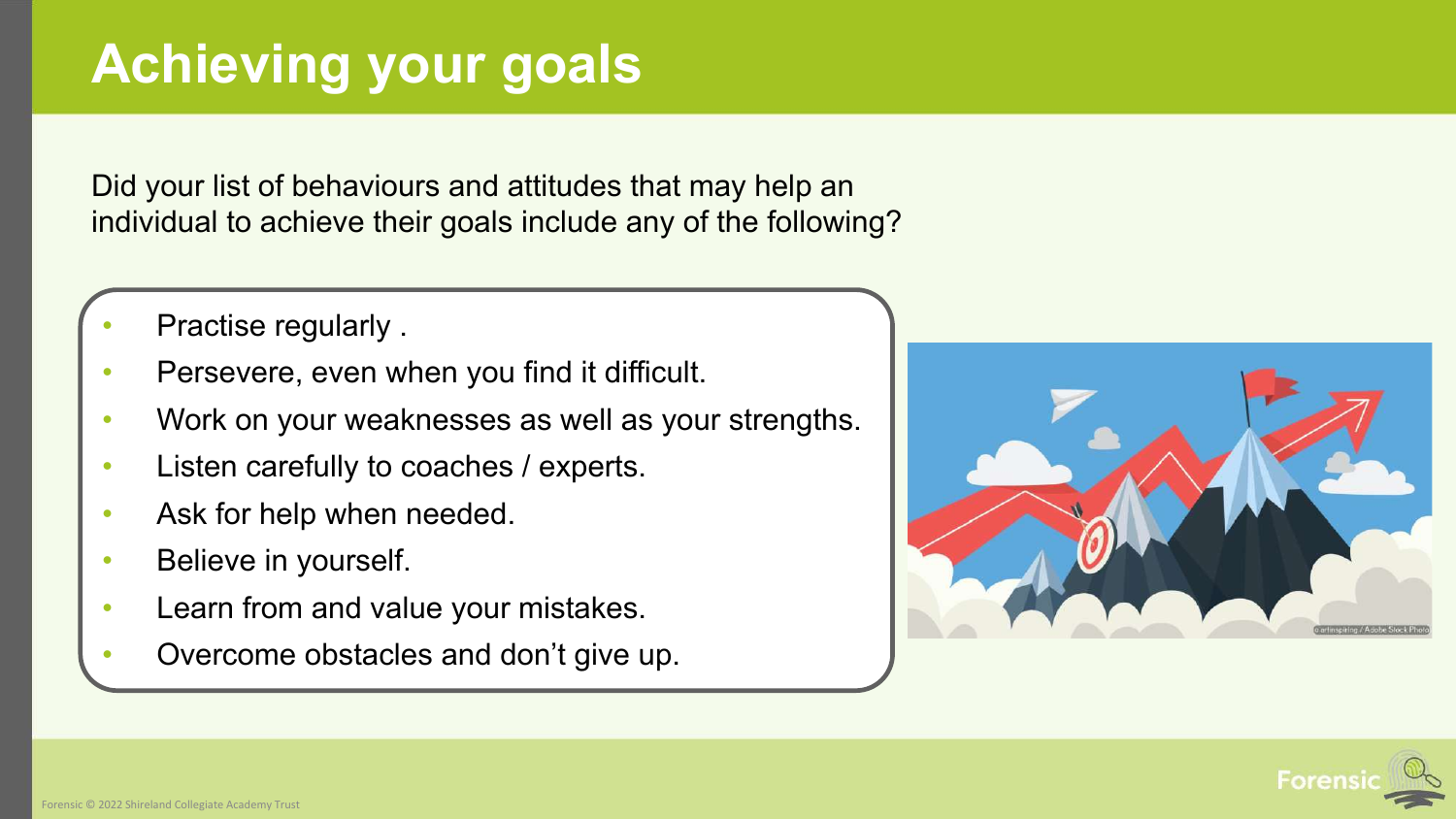You will be setting your own goals and **aspirations** for the future.

1. What would you like to achieve in the future?

Use the goals and aspirations template in the handout to record your goals and aspirations for the future.

Then identify five positive behaviours and attitudes that will help you to achieve your goals and record them at the bottom of the handout.

![](_page_14_Picture_5.jpeg)

![](_page_14_Picture_6.jpeg)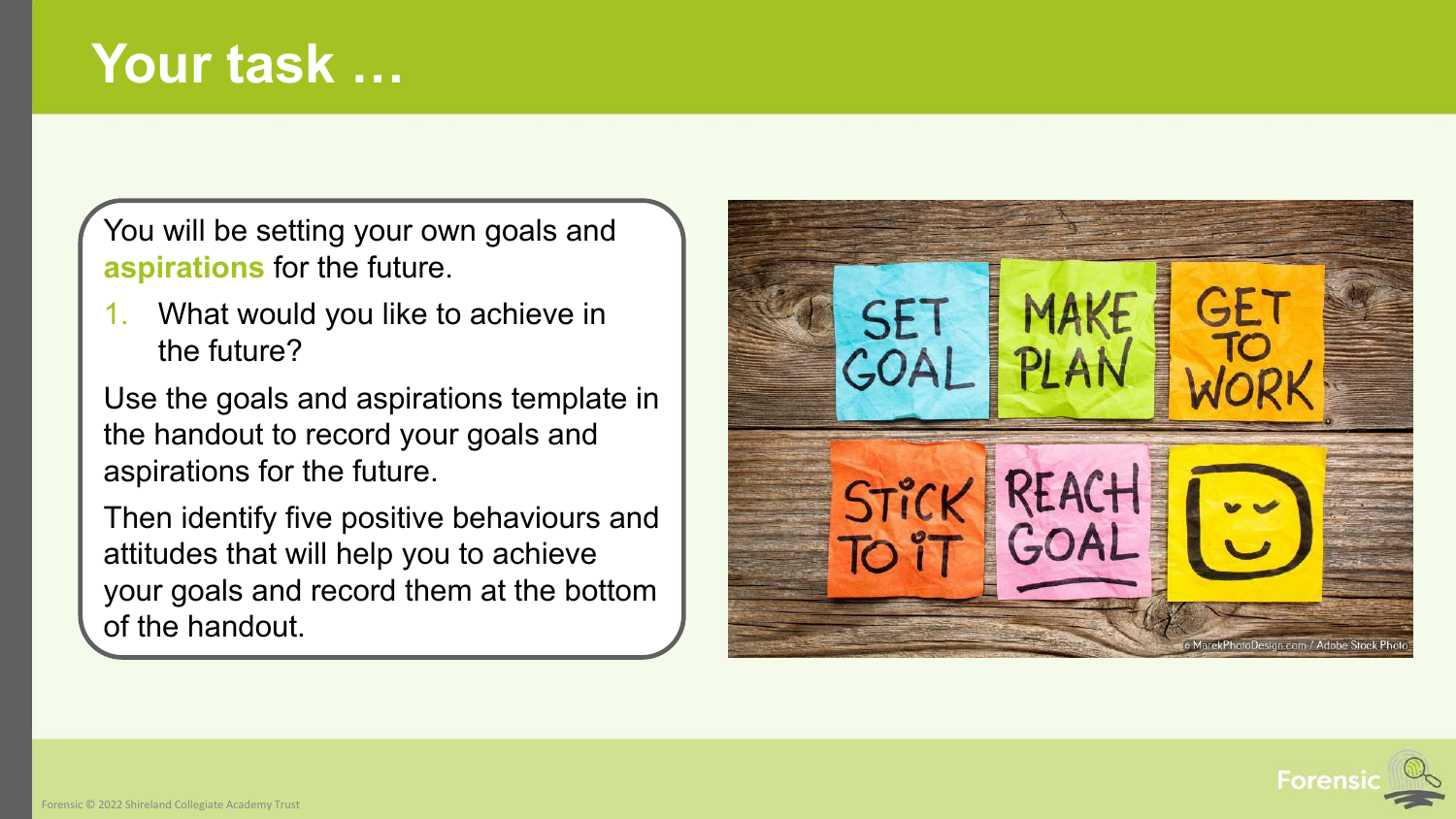#### **Assess, reflect, connect**

![](_page_15_Picture_1.jpeg)

Write a short note from your future self, in 25 years' time, to your current self.

- 1. What will you have achieved?
- 2. What advice would you give to your current self?

![](_page_15_Picture_5.jpeg)

![](_page_15_Picture_6.jpeg)